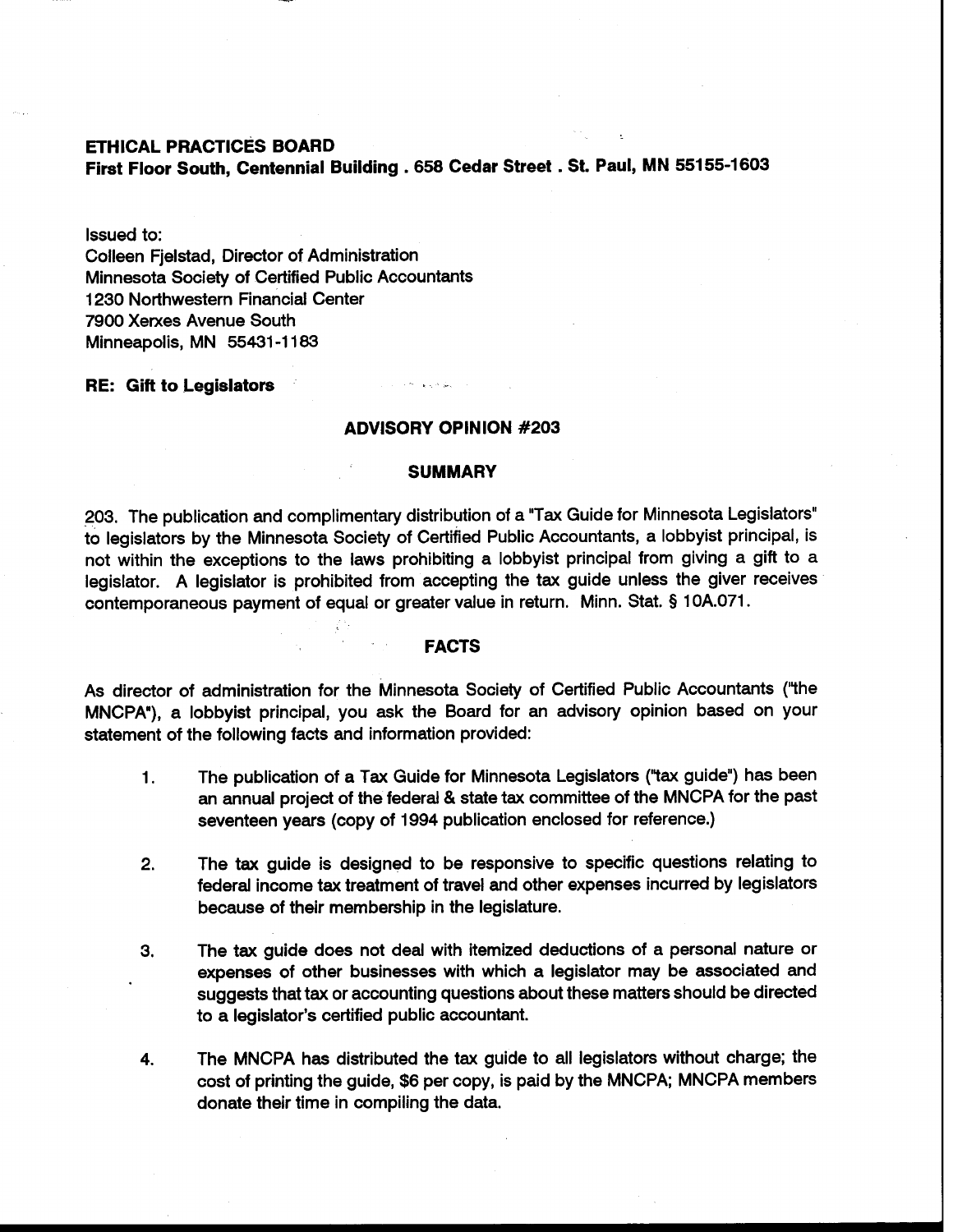**5.** The MNCPA considers the tax guide a community service to be available as a source of tax information for the legislature and the public.

# **QUESTION**

Is the distribution to all Minnesota legislators of a complimentary copy of the tax guide by the MNCPA, a lobbyist principal, a gift that is permitted under Minn. Stat. § 10A.071?

### **OPINION**

No. The assembling and distribution of information about the application of federal income tax laws, such **as** the tax guide described in this request, is not within the exceptions to the laws prohibiting a lobbyist principal from giving a gift to a legislator. A legislator is prohibited from accepting a gift from a lobbyist principal, such as the tax guide described in this request, unless the MNCPA receives contemporaneous payment of equal or greater value in return. Minn. Stat. § 10A.071.

 $Issued: 3 - 1 - 95$ 

. . .

Douglas H. Sillers. **Ethical Practices Board** 

# **PERTINENT STATUTES**

Minn. Stat. § 1 OA.O1 DEFINITIONS provides:

Subd. 11. (a) "Lobbyist" means an individual:

(1) engaged for pay or other consideration, or authorized to spend money by another individual, association, political subdivision, or public higher education system, who spends more than five hours in any month or more than \$250, not including the individual's own travel expenses and membership dues, in any year, for the purpose of attempting to influence legislative action or administrative action, or the official action of a metropolitan governmental unit, by communicating or urging others to communicate with public or local officials. ...

Subd. 18. "Public official" means any: